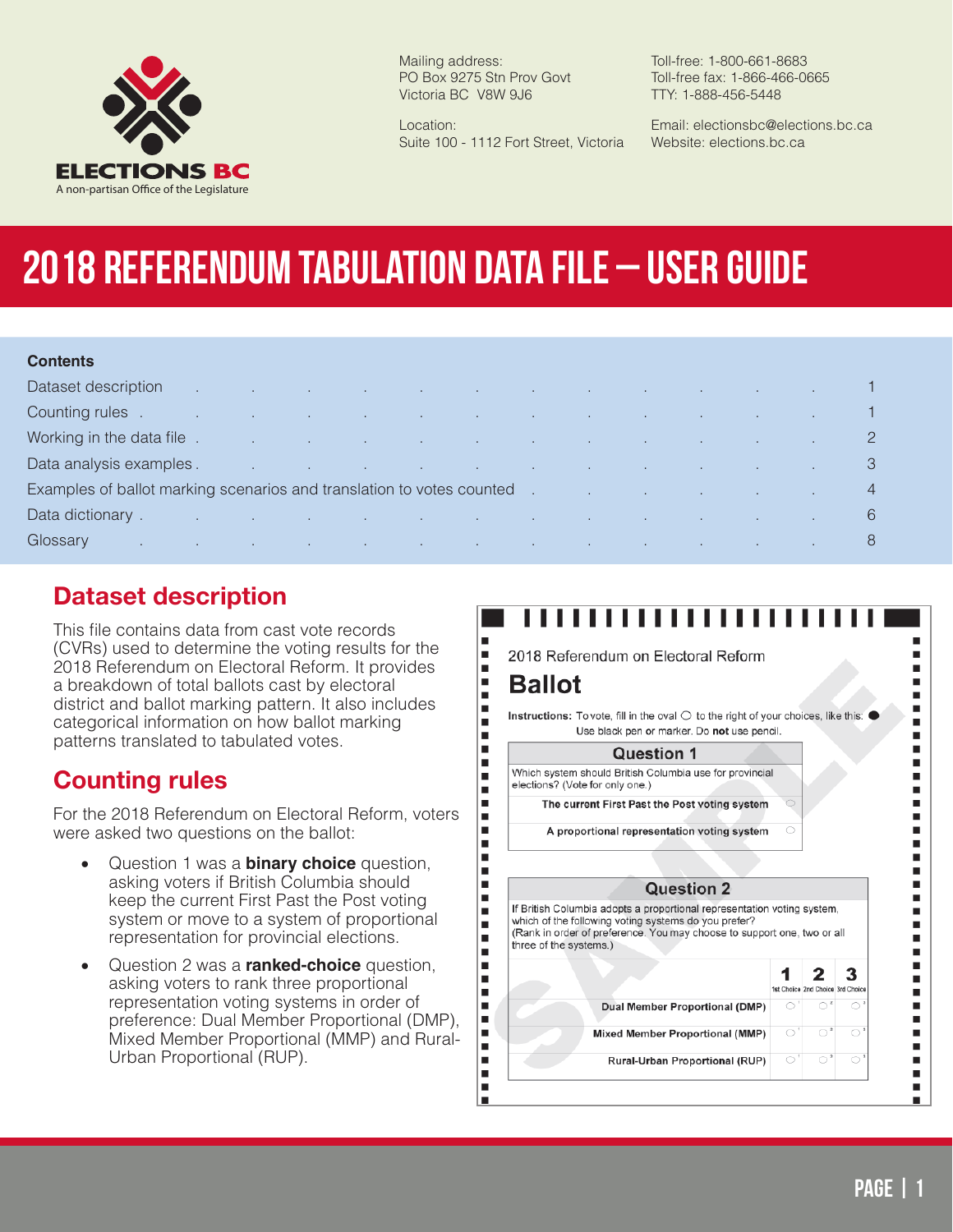In accordance with the Electoral Reform Referendum 2018 Regulation (the Regulation), referendum ballots are accepted or rejected for vote counting as follows:

- Only ballots with a valid vote on at least one of the questions are accepted for counting.
- To be considered a **valid vote on Question 1**, the ballot must clearly indicate a choice for either First Past the Post (FPTP) or Proportional Representation (PR).
- To be considered a **valid vote on Question 2**, the ballot must clearly indicate one and only one first preference among DMP, MMP, and RUP. Absent a clear first preference, second and third preferences are ignored in the counting of votes toward Question 2.1
- Any ballot that does not have a valid vote on at least one of the questions is a **rejected ballot**.
- Additionally, ballots must be rejected under specific circumstances prescribed by the Regulation.<sup>2</sup>

The referendum votes were counted according to the rules established under Section 22 of the Regulation. All of the ballots with a valid vote for Question 1 were tallied for either First Past the Post or the proportional representation option. Question 2 required two rounds of vote counting to reach the final result, as follows:

- At Round 1, all ballots with a valid vote on Question 2 were counted according to first preferences. No voting system won a majority of valid first-preference votes. Per the rules specified in the Regulation, the system with the fewest first preferences – RUP – was eliminated from further consideration.
- At Round 2, the Round 1 votes for RUP that had a unique and valid second preference were transferred to one of the two remaining systems – DMP or MMP – according to second preferences**.**  Round 1 votes for RUP that lacked a valid second preference were not transferrable and were set aside as **exhausted ballots.** Votes for the two remaining systems were re-tallied taking into account transfers from RUP. The voting system with the most Round 2 votes including transfers – MMP – was declared the final winner on Question 2.

Examples of how the referendum counting rules were applied to specific ballot marking scenarios are provided on pages 4-5 of this document.

### **Working in the data file**

Users will need to import the data into a spreadsheet program or data processing software such as Microsoft Excel or R. The tabulation data is available for download in comma-separated-values (CSV) format at the following link:

*[https://catalogue.data.gov.bc.ca/dataset/a696ccef-6e52-4950-9b05-b8074f7f31f3/resource/8230e8f4-305f-](https://catalogue.data.gov.bc.ca/dataset/a696ccef-6e52-4950-9b05-b8074f7f31f3/resource/8230e8f4-305f-40cd-b350-62954b9b3368/download/2018-referendum-tabulation-data-file.csv)[40cd-b350-62954b9b3368/download/2018-referendum-tabulation-data-file.csv](https://catalogue.data.gov.bc.ca/dataset/a696ccef-6e52-4950-9b05-b8074f7f31f3/resource/8230e8f4-305f-40cd-b350-62954b9b3368/download/2018-referendum-tabulation-data-file.csv)*

Rows in the .csv file represent distinct ballot marking patterns encompassing all of the ballots that were actually cast in the referendum.<sup>3</sup> Column variables define the ballot marking pattern for a given row and identify how ballots fitting that pattern were counted as tabulated votes. Details on how to read and interpret the column variables are provided on pages 6-7 of this document.

Statistics on the number of ballots cast under various ballot marking scenarios can be obtained by filtering on the column variables and summing over the **Ballot\_Count** column.

<sup>1</sup> The Regulation does not permit gaps in the ordering of preferences. For example, if the highest-ranked choice on a ballot is a second preference, the ballot is not considered to have a valid first preference. If the ballot has a valid first preference for the system eliminated at round 1, and a third preference, but no second preference, it cannot be transferred.

<sup>2</sup> Section 20(2)(b)-(d) of the Regulation requires that ballots meeting the following conditions be rejected for vote counting: ballots with voter-identifying marks, ballots with written comments that alter the question meaning or obscure voter intent and ballots that physically differ from the referendum ballots provided by Elections BC.

<sup>3</sup> The referendum ballot provided two mark locations for Question 1 and nine mark locations for Question 2 which means that  $2,048$  (=  $2^{11}$ ) distinct ballot marking patterns were theoretically possible. Only a subset of these correspond to actual ballots cast in the referendum.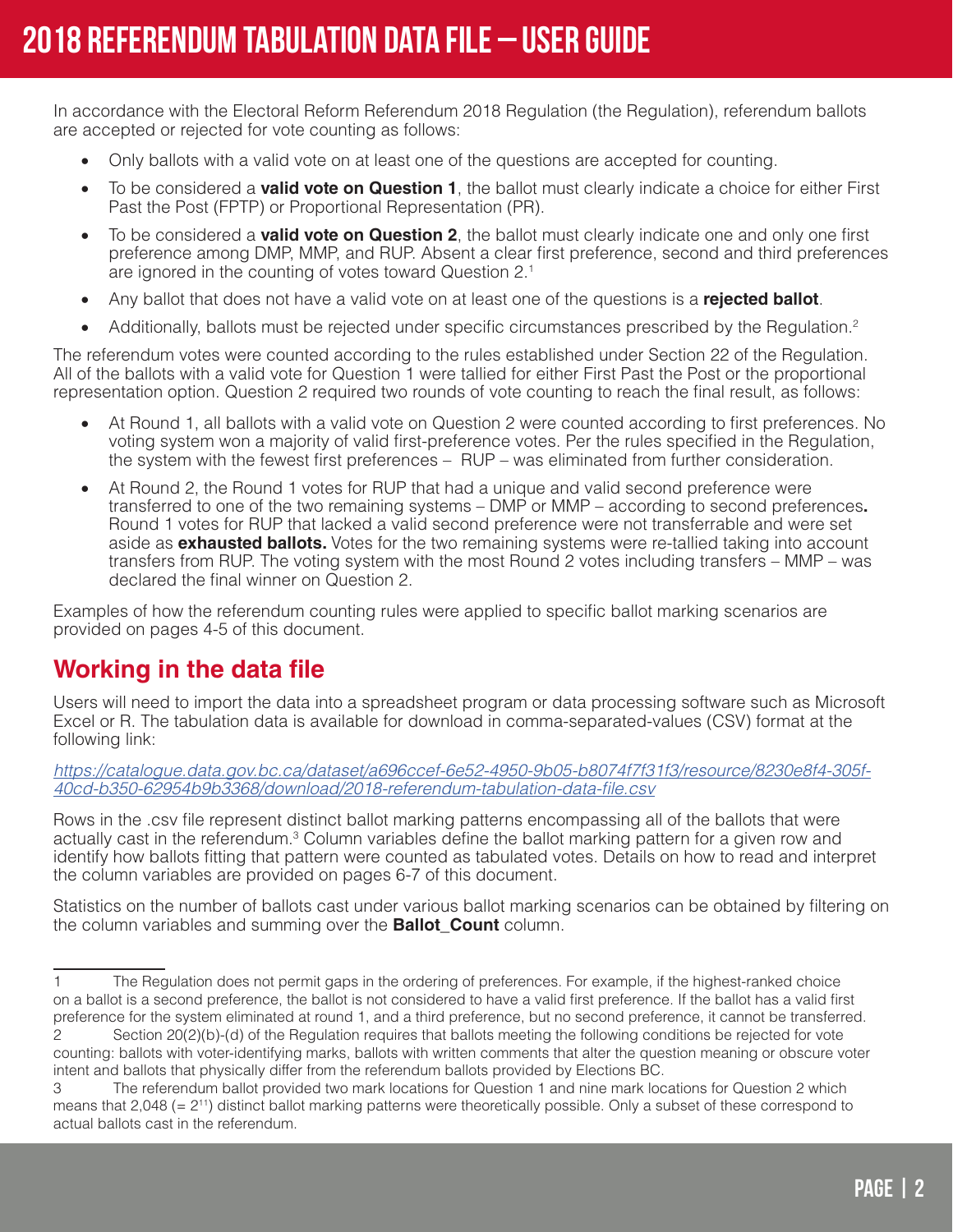## **Data analysis examples**

Question: How many valid votes on Question 1 were from Abbotsford-Mission? Path to answer:

- 1. Filter **ED\_Name** (column 3) to '**Abbotsford-Mission**'
- 2. Filter **Q1\_Valid\_Vote** (column 4) to '**1**'
- 3. Sum over **Ballot\_Count** (column 1) **= 18,072**

Question: In Abbotsford-Mission, how many voters who contributed a valid vote on Question 2 ranked RUP as their first choice and MMP as their second choice? Path to answer:

- 1. Filter **ED\_Name** (column 3) to '**Abbotsford-Mission**'
- 2. Filter **Q2\_Valid\_Vote** (column 5) to '**1**'
- 3. Filter **Q2\_1st\_Choice** (column 8) to '**Rural-Urban Proportional**'
- 4. Filter **Q2\_2nd\_Choice** (column 9) to '**Mixed Member Proportional**'
- 5. Sum over **Ballot\_Count** (column 1) **= 1,431**

Question: How many voters who chose FPTP on Question 1 did not contribute a valid vote on Question 2? Path to answer:

- 1. Filter **Q1\_Choice** (column 7) to '**The current First Past the Post voting system**'
- 2. Filter **Q2\_Valid\_Vote** (column 5) to '**0**'
- 3. Sum over **Ballot\_Count** (column 1) **= 527,276**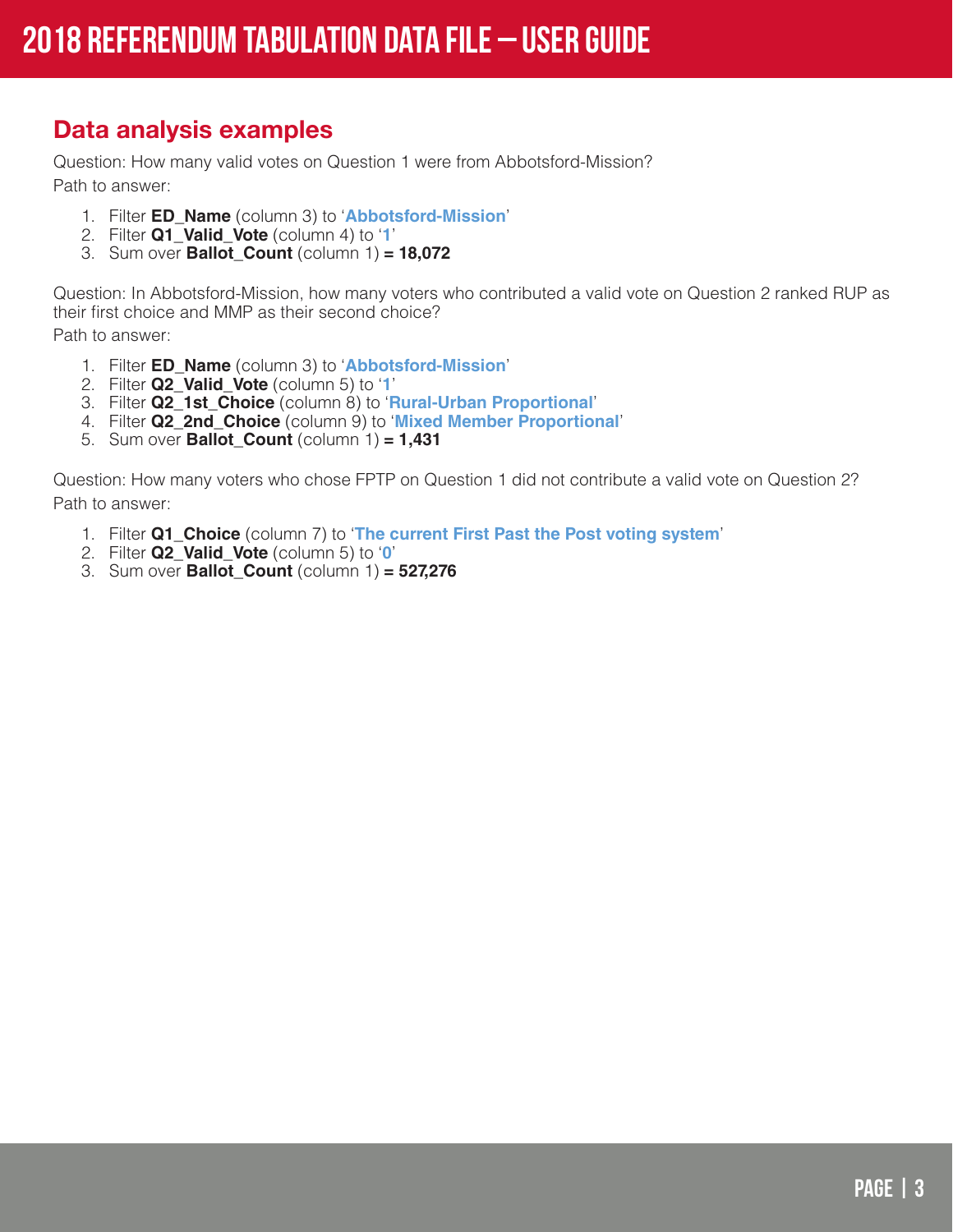## **Examples of ballot marking scenarios and translation to votes counted**

|              | <b>Question 2</b><br><b>Question 1</b> |                 |                 |              |                 |                      |                      |                 |                 |              |
|--------------|----------------------------------------|-----------------|-----------------|--------------|-----------------|----------------------|----------------------|-----------------|-----------------|--------------|
|              |                                        |                 | 1 <sup>st</sup> |              | 2 <sup>nd</sup> |                      |                      | $3rd$ 1         |                 |              |
| <b>FPTP</b>  | PR                                     | <b>DMP</b>      | <b>MMP</b>      | <b>RUP</b>   | <b>DMP</b>      | <b>MMP</b>           | <b>RUP</b>           | <b>DMP</b>      | <b>MMP</b>      | <b>RUP</b>   |
| $\checkmark$ |                                        |                 |                 | $\checkmark$ |                 | $\checkmark$         |                      | $\checkmark$    |                 |              |
|              |                                        | 1 <sup>st</sup> |                 |              |                 | 2 <sub>nd</sub>      |                      | 3 <sup>rd</sup> |                 |              |
| <b>FPTP</b>  | PR                                     | <b>DMP</b>      | <b>MMP</b>      | <b>RUP</b>   | <b>DMP</b>      | <b>MMP</b>           | <b>RUP</b>           | <b>DMP</b>      | <b>MMP</b>      | <b>RUP</b>   |
| $\checkmark$ |                                        |                 |                 | ✓            |                 | $\blacktriangledown$ |                      | $\checkmark$    |                 |              |
|              |                                        |                 | 1 <sup>st</sup> |              |                 | 2 <sup>nd</sup>      |                      |                 | 3 <sup>rd</sup> |              |
| <b>FPTP</b>  | PR                                     | <b>DMP</b>      | <b>MMP</b>      | <b>RUP</b>   | <b>DMP</b>      | <b>MMP</b>           | <b>RUP</b>           | <b>DMP</b>      | <b>MMP</b>      | <b>RUP</b>   |
|              | $\checkmark$                           |                 |                 | $\checkmark$ |                 |                      |                      | $\checkmark$    |                 |              |
|              |                                        |                 | 1 <sup>st</sup> |              |                 | 2 <sup>nd</sup>      |                      |                 | 3 <sup>rd</sup> |              |
| <b>FPTP</b>  | PR                                     | <b>DMP</b>      | <b>MMP</b>      | <b>RUP</b>   | <b>DMP</b>      | <b>MMP</b>           | <b>RUP</b>           | <b>DMP</b>      | <b>MMP</b>      | <b>RUP</b>   |
|              | $\checkmark$                           |                 |                 |              |                 |                      | $\blacktriangledown$ | $\checkmark$    |                 |              |
|              |                                        |                 | 1 <sup>st</sup> |              |                 | 2 <sub>nd</sub>      |                      |                 | 3 <sup>rd</sup> |              |
| <b>FPTP</b>  | PR                                     | <b>DMP</b>      | <b>MMP</b>      | <b>RUP</b>   | <b>DMP</b>      | <b>MMP</b>           | <b>RUP</b>           | <b>DMP</b>      | <b>MMP</b>      | <b>RUP</b>   |
| $\checkmark$ |                                        |                 |                 |              |                 | $\checkmark$         |                      |                 |                 | $\checkmark$ |
|              |                                        |                 | 1 <sup>st</sup> |              | 2 <sup>nd</sup> |                      |                      | 3 <sup>rd</sup> |                 |              |
| <b>FPTP</b>  | PR                                     | <b>DMP</b>      | <b>MMP</b>      | <b>RUP</b>   | <b>DMP</b>      | <b>MMP</b>           | <b>RUP</b>           | <b>DMP</b>      | <b>MMP</b>      | <b>RUP</b>   |
| $\checkmark$ |                                        |                 | $\checkmark$    |              |                 | $\checkmark$         |                      |                 |                 | ✓            |

#### **Ballot marking scenario Ballot marking scenario Vote counting treatment**

**Accepted ballot** – Valid votes for both Q1 and Q2 Q1 choice: FPTP Q2 ranked choices:  $1^{st}$  = RUP,  $2^{nd}$  = MMP Transferable on 2nd preferences: **YES**

**Accepted ballot** – Valid votes for both Q1 and Q2 Q1 choice: FPTP Q2 ranked choices: 1st = RUP, 2nd = *None/Invalid* Transferable on 2nd preferences: **NO**

**Accepted ballot** – Valid vote for both Q1 and Q2 Q1 choice: PR Q2 ranked choices: 1st = RUP, 2nd = *None/Invalid* Transferable on 2nd preferences: **NO**

**Accepted ballot** – Valid vote for both Q1 and Q2 Q1 choice: PR Q2 ranked choices:  $1^{st}$  = RUP,  $2^{nd}$  = *RUP* Transferable on 2nd preferences: **NO**

**Accepted ballot** – Valid vote for Q1 only Q1 choice: FPTP Q2 ranked choices:  $1^{st}$  = *None/Invalid*,  $2^{nd}$  = MMP

**Accepted ballot** – Valid vote for Q1 only Q1 choice: FPTP Q2 ranked choices:  $1^{st}$  = *None/Invalid*,  $2^{nd}$  = MMP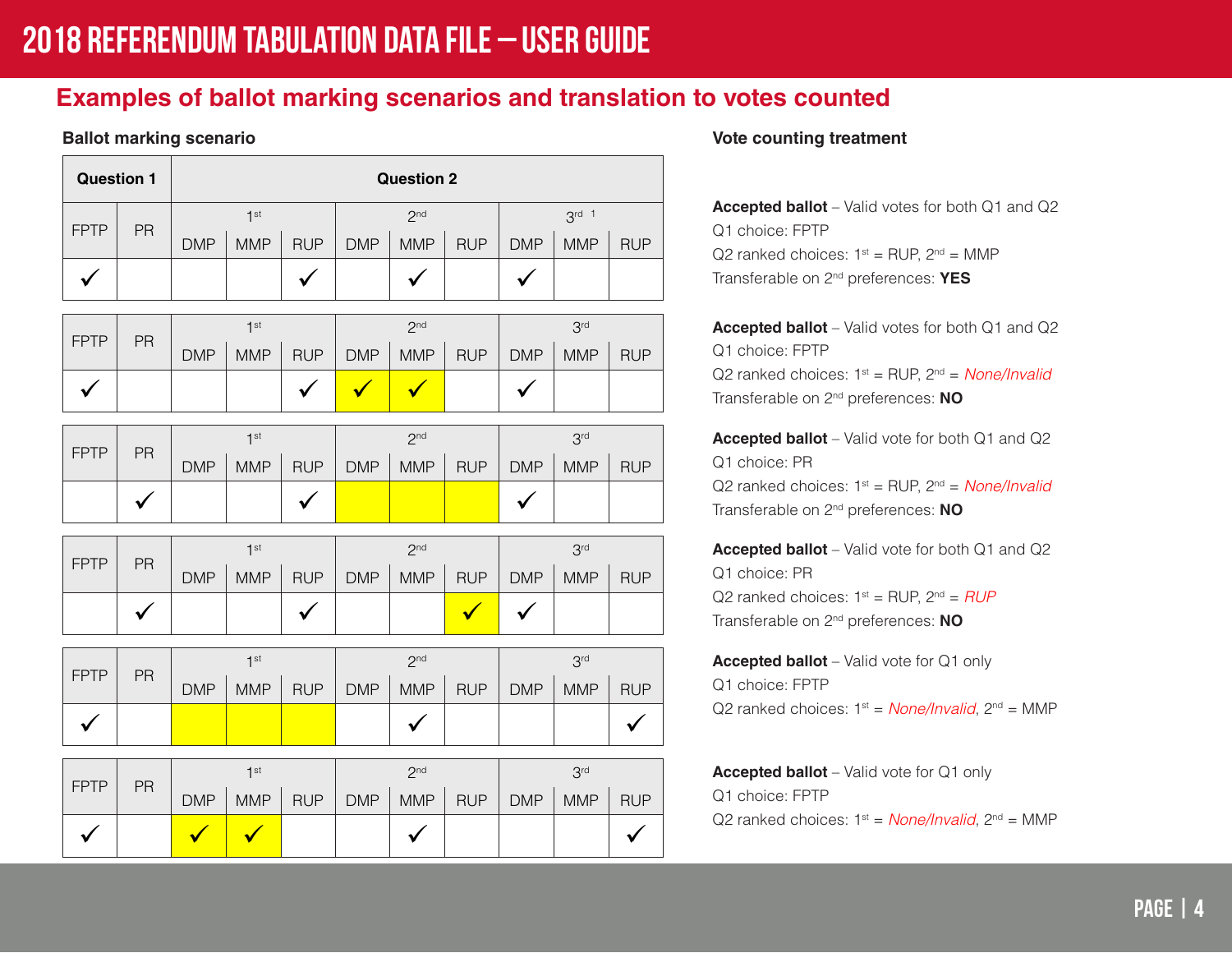| <b>Question 1</b> |    | <b>Question 2</b> |                 |            |                 |                 |            |            |                 |            |
|-------------------|----|-------------------|-----------------|------------|-----------------|-----------------|------------|------------|-----------------|------------|
|                   |    | 1 <sup>st</sup>   |                 |            | 2 <sub>nd</sub> |                 |            | $3rd$ 1    |                 |            |
| <b>FPTP</b>       | PR | <b>DMP</b>        | <b>MMP</b>      | <b>RUP</b> | <b>DMP</b>      | <b>MMP</b>      | <b>RUP</b> | <b>DMP</b> | <b>MMP</b>      | <b>RUP</b> |
|                   |    |                   |                 |            |                 |                 |            |            |                 |            |
|                   |    |                   |                 |            |                 |                 |            |            |                 |            |
|                   |    |                   | 1 <sup>st</sup> |            |                 | 2 <sub>nd</sub> |            |            | 3 <sup>rd</sup> |            |
| <b>FPTP</b>       | PR | <b>DMP</b>        | <b>MMP</b>      | <b>RUP</b> | <b>DMP</b>      | <b>MMP</b>      | <b>RUP</b> | <b>DMP</b> | <b>MMP</b>      | <b>RUP</b> |
|                   |    |                   |                 |            |                 |                 |            |            |                 |            |

#### **Ballot marking scenario Ballot marking scenario Vote counting treatment**

**Rejected ballot** – No valid vote for either Q1 or Q2 Q1 choice: *None/Invalid* Q2 ranked choices:  $1^{st}$  = *None/Invalid*,  $2^{nd}$  = MMP

**Rejected ballot** – No valid vote for either Q1 or Q2 Q1 choice: *None/Invalid* Q2 ranked choices:  $1^{st}$  = *None/Invalid*,  $2^{nd}$  = MMP

1 Third preferences did not contribute to the vote counting for Question 2. For details on how Question 2 was counted, see page 2 of this guide.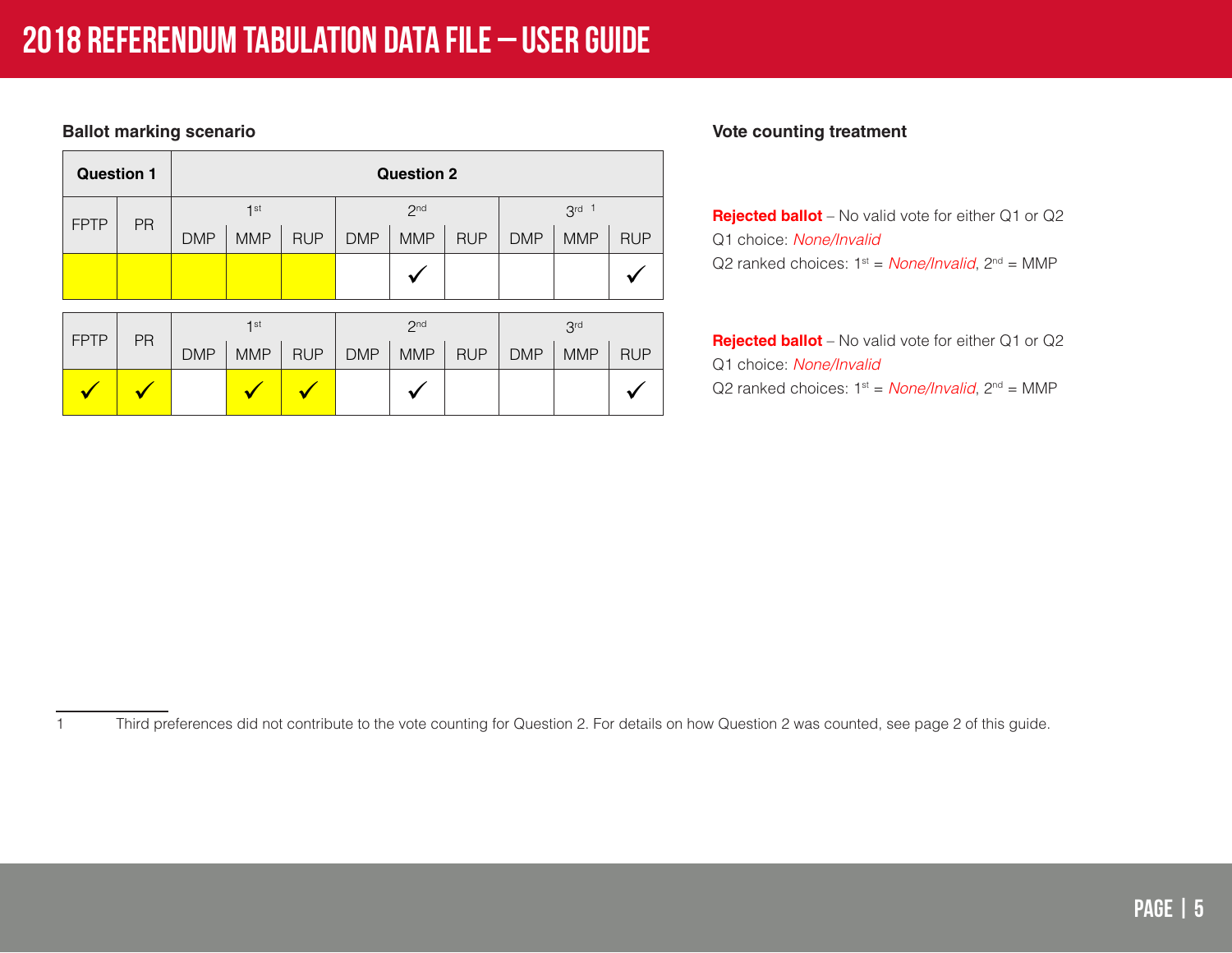## **Data dictionary**

| Column #       | <b>Column name</b> | Data type | <b>Description</b>                                                                                                                                                                                                                                                                                                                                                    |
|----------------|--------------------|-----------|-----------------------------------------------------------------------------------------------------------------------------------------------------------------------------------------------------------------------------------------------------------------------------------------------------------------------------------------------------------------------|
|                | Ballot_Count       | Numeric   | Total number of ballots that meet the given electoral district and ballot marking pattern criteria<br>(Columns 2-3, 10-20).                                                                                                                                                                                                                                           |
| $\overline{2}$ | ED Code            | Character | The electoral district code, e.g. 'ABM'. For rejected ballots, 'ZZZ' indicates that the electoral<br>district code is unknown because the portion of the paper ballot identifying the electoral<br>district was obscured or physically removed by the voter.                                                                                                          |
| $\mathcal{S}$  | ED_Name            | Character | The electoral district name, e.g. 'Abbotsford-Mission'                                                                                                                                                                                                                                                                                                                |
| $\overline{4}$ | Q1 Valid Vote      | Numeric   | '1' indicates a valid vote on Question 1; '0' indicates no valid vote. Derived from Columns 10-<br>11.                                                                                                                                                                                                                                                                |
| 5              | Q2 Valid Vote      | Numeric   | '1' indicates a valid vote on Question 2; '0' indicates no valid vote. Derived from Columns 12-<br>20.                                                                                                                                                                                                                                                                |
| 6              | Rejected Ballot    | Numeric   | '1' indicates rejected ballots that did not count toward any voting result; '0' indicates ballots<br>accepted for counting. Reasons for rejecting a ballot include the absence of a valid vote on<br>both questions and other specific circumstances under Section 20(2) of the Referendum<br>Regulation. Ballot mark details are not available for rejected ballots. |
| $\overline{7}$ | Q1 Choice          | Character | The choice between FPTP and PR on Question 1 as determined by the ballot marking pattern<br>(Columns 10-11).                                                                                                                                                                                                                                                          |
| 8              | Q2_1st_Choice      | Character | The first choice among DMP, MMP, and RUP on Question 2 as determined by the ballot<br>marking pattern (Columns 12-20).                                                                                                                                                                                                                                                |
| $\overline{9}$ | Q2_2nd_Choice      | Character | The second choice among DMP, MMP, and RUP on Question 2 as determined by the ballot<br>marking pattern (Columns 12-20).                                                                                                                                                                                                                                               |
| 10             | Q1_FPTP            | Numeric   | '1' indicates a clear mark for 'FPTP' on Question 1; '0' indicates no such mark; 'NA' indicates<br>data not available.                                                                                                                                                                                                                                                |
| 11             | Q1_PR              | Numeric   | '1' indicates a clear mark for 'PR' on Question 1; '0' indicates no such mark; 'NA' indicates<br>data not available.                                                                                                                                                                                                                                                  |
| 12             | Q2 DMP 1st         | Numeric   | '1' indicates a clear mark for 'DMP 1st choice' on Question 2; '0' indicates no such mark; 'NA'<br>indicates data not available.                                                                                                                                                                                                                                      |
| 13             | Q2 MMP 1st         | Numeric   | '1' indicates a clear mark for 'MMP 1st choice' on Question 2; '0' indicates no such mark; 'NA'<br>indicates data not available.                                                                                                                                                                                                                                      |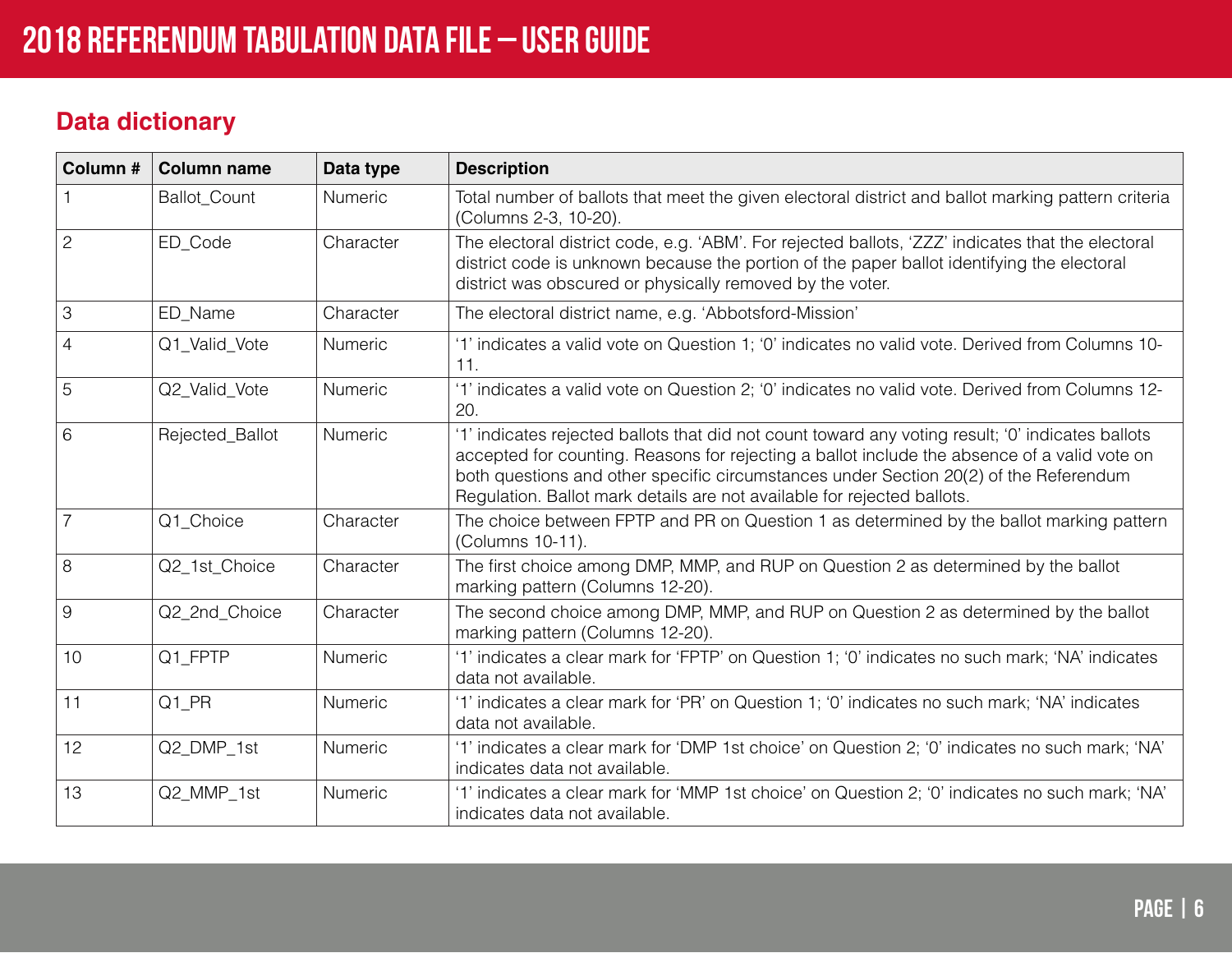| Column # | <b>Column name</b> | Data type      | <b>Description</b>                                                                                                               |
|----------|--------------------|----------------|----------------------------------------------------------------------------------------------------------------------------------|
| 14       | Q2 RUP 1st         | <b>Numeric</b> | '1' indicates a clear mark for 'RUP 1st choice' on Question 2; '0' indicates no such mark; 'NA'<br>indicates data not available. |
| 15       | Q2 DMP 2nd         | <b>Numeric</b> | '1' indicates a clear mark for 'DMP 2nd choice' on Question 2; '0' indicates no such mark; 'NA'<br>indicates data not available. |
| 16       | Q2 MMP 2nd         | <b>Numeric</b> | '1' indicates a clear mark for 'MMP 2nd choice' on Question 2; '0' indicates no such mark; 'NA'<br>indicates data not available. |
| 17       | Q2 RUP 2nd         | <b>Numeric</b> | '1' indicates a clear mark for 'RUP 2nd choice' on Question 2; '0' indicates no such mark; 'NA'<br>indicates data not available. |
| 18       | Q2_DMP_3rd         | <b>Numeric</b> | '1' indicates a clear mark for 'DMP 3rd choice' on Question 2; '0' indicates no such mark; 'NA'<br>indicates data not available. |
| 19       | Q2 MMP 3rd         | <b>Numeric</b> | '1' indicates a clear mark for 'MMP 3rd choice' on Question 2; '0' indicates no such mark; 'NA'<br>indicates data not available. |
| 20       | Q2 RUP 3rd         | <b>Numeric</b> | '1' indicates a clear mark for 'RUP 3rd choice' on Question 2; '0' indicates no such mark; 'NA'<br>indicates data not available. |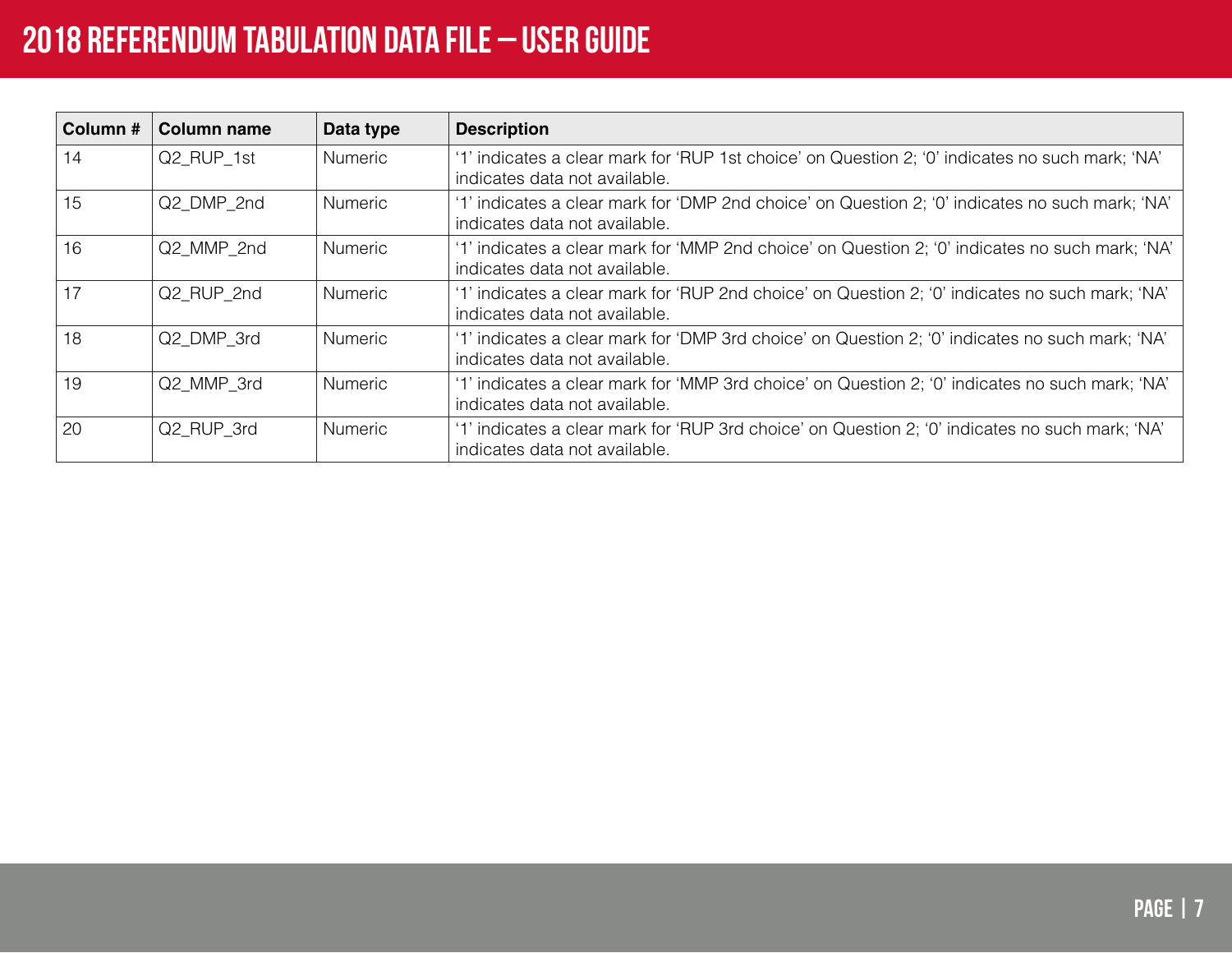## **Glossary**

| <b>Term</b>                         | <b>Description</b>                                                                                                                                                                                                                                                                                                                                                                                                                                                                                                        |  |  |  |  |  |
|-------------------------------------|---------------------------------------------------------------------------------------------------------------------------------------------------------------------------------------------------------------------------------------------------------------------------------------------------------------------------------------------------------------------------------------------------------------------------------------------------------------------------------------------------------------------------|--|--|--|--|--|
| Cast vote record (CVR)              | An electronic record indicating how the marks on a ballot were interpreted as<br>voter choices.                                                                                                                                                                                                                                                                                                                                                                                                                           |  |  |  |  |  |
| Continuing ballot                   | A valid vote on Question 2 that counts as a vote for a proportional<br>representation voting system that is not eliminated. Includes ballots that<br>transfer to a non-eliminated system in the second round of counting.                                                                                                                                                                                                                                                                                                 |  |  |  |  |  |
| Eliminated system                   | The proportional representation voting system with the fewest first-preference<br>votes after the first round of counting on Question 2.                                                                                                                                                                                                                                                                                                                                                                                  |  |  |  |  |  |
| Exhausted ballot                    | A valid vote on Question 2 that could not be counted as a continuing ballot<br>(i.e., no valid second preference). See also continuing ballot.                                                                                                                                                                                                                                                                                                                                                                            |  |  |  |  |  |
| First Past the Post (FPTP)          | British Columbia's current voting system for provincial elections in which the<br>candidate with the most votes in a district wins and represents that district in<br>the Legislative Assembly. One of the two voter choices allowed for Question<br>1.                                                                                                                                                                                                                                                                   |  |  |  |  |  |
| Invalid vote                        | A vote on a referendum question that does not satisfy the counting rules for<br>that question. See also <b>valid vote</b> .                                                                                                                                                                                                                                                                                                                                                                                               |  |  |  |  |  |
| Majority of votes                   | Refers to the minimum number of votes required for a voting system to be<br>declared a winner in the first round of counting on Question 2. The majority<br>threshold is calculated as 50 percent plus one of total valid votes, if that total<br>is an even number, or 50 percent rounded up to the nearest whole number<br>if the total is an odd number. If a majority is not achieved in the first round,<br>the count continues to a second round with the systems that have not been<br>eliminated. See also round. |  |  |  |  |  |
| Proportional Representation<br>(PR) | Refers to a class of voting systems that are designed to produce a voting<br>result such that the share of seats a political party wins is nearly the same as<br>the party's share of the popular vote. One of the two voter choices allowed for<br>Question 1.                                                                                                                                                                                                                                                           |  |  |  |  |  |
| Referendum                          | Refers to British Columbia's 2018 Referendum on Electoral Reform deciding<br>what voting system to use for provincial elections. Voting in the referendum<br>took place between October 22 and December 7, 2018.                                                                                                                                                                                                                                                                                                          |  |  |  |  |  |
| Regulation                          | Refers to the Electoral Reform Referendum 2018 Regulation which governed<br>all referendum counting activities conducted by Elections BC.                                                                                                                                                                                                                                                                                                                                                                                 |  |  |  |  |  |
|                                     | https://www.canlii.org/en/bc/laws/regu/bc-reg-125-2018/137558/bc-<br>reg-125-2018.html                                                                                                                                                                                                                                                                                                                                                                                                                                    |  |  |  |  |  |
| Rejected ballot                     | A ballot that did not contribute a valid vote to either of the referendum<br>questions. See also valid vote.                                                                                                                                                                                                                                                                                                                                                                                                              |  |  |  |  |  |
| Round                               | A stage in the counting process for Question 2 during which votes are<br>tabulated to determine if a voting system has received a majority of votes or,<br>failing that, which system must be eliminated from further consideration. For<br>the 2018 Referendum, there were two counting rounds for Question 2, with<br>one voting system eliminated in the first round and the winner declared in the<br>second round.                                                                                                   |  |  |  |  |  |